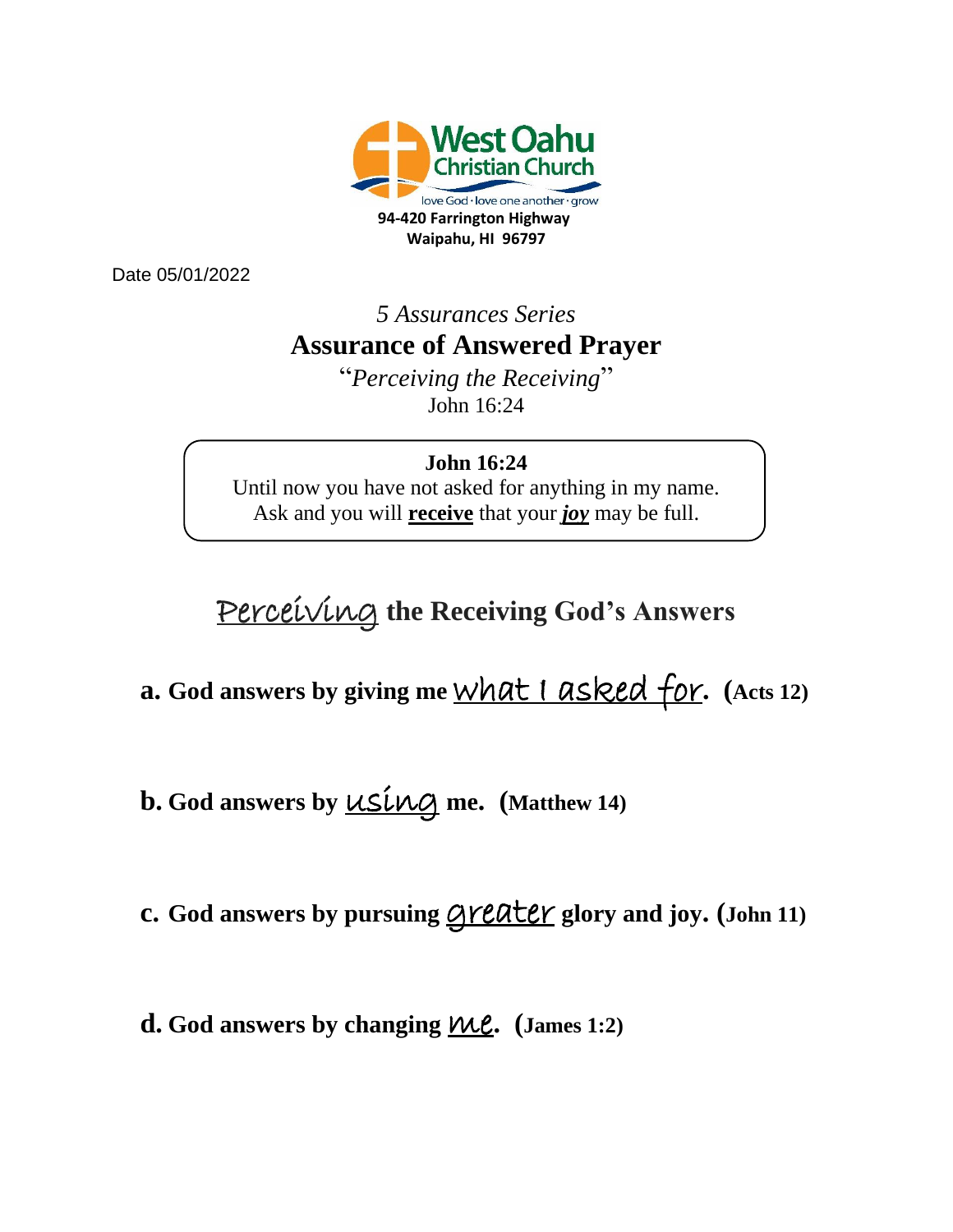# **e.** God answers by giving me **Himself.**

**David** – Psalm 23 – … you are with me. **Paul** – 2 Corinthians 12:9 – My grace is sufficient for you... **Asaph** - Psalm 73:23-24 – Being with you, I desire nothing on earth.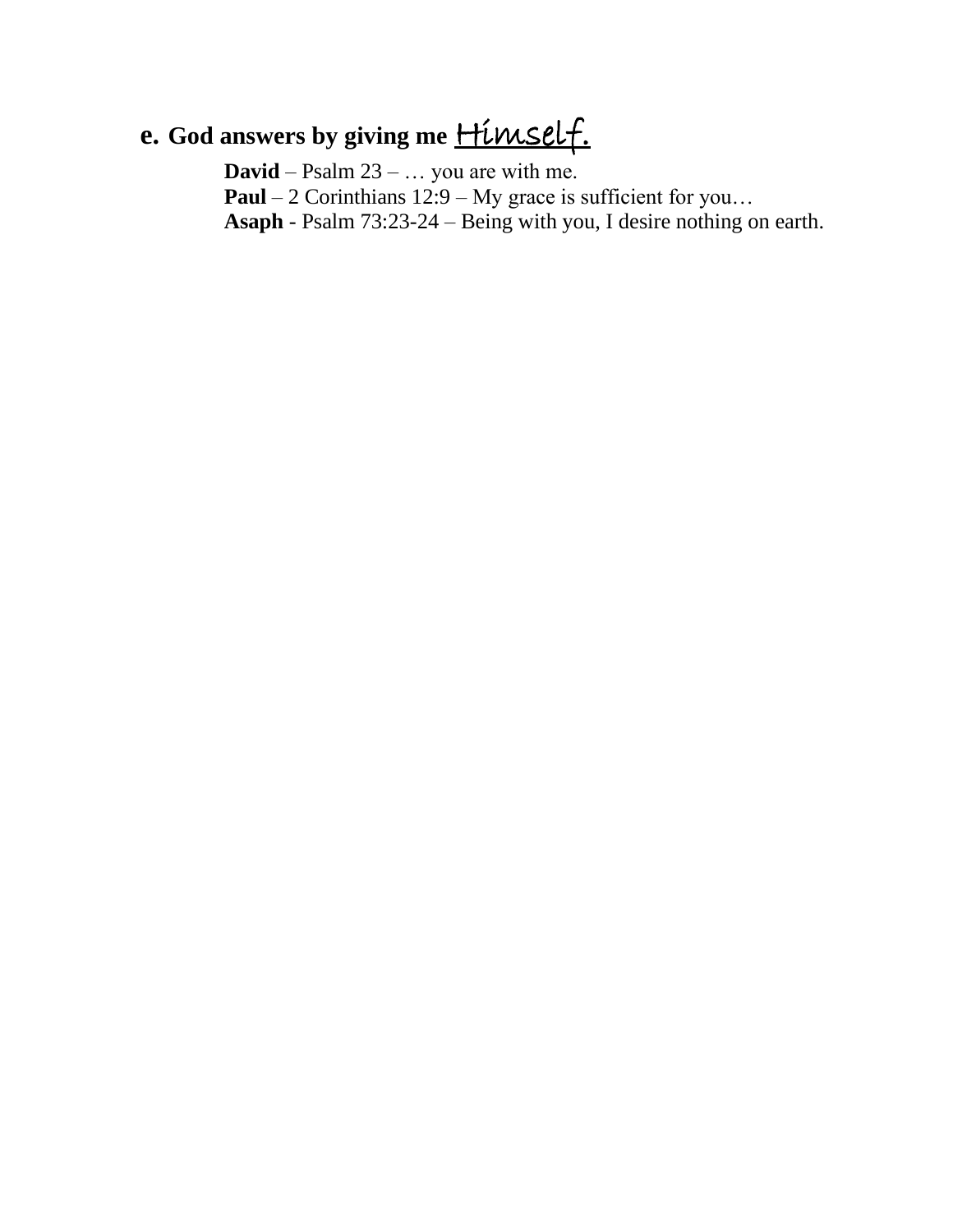#### *5 Assurances Series* **Assurance of Answered Prayer** "*Perceiving the Receiving*"

John 16:24

# **Opening**

**Story**: High School - I asked my parents to go shopping for clothes  $\&$  shoes. I was so happy they bought be the clothes  $\&$ shoes;

What happened that I was so joyful? Today we'll explore …

#### **John 16:24**

Until now you have not asked for anything in my name. Ask and you will **receive** that your *joy* may be full.

### **Transition**

#### **Notes, handout**

**Last week: Salvation**(beginning) → Relationship (Prayer) Today we look at the part **Prayer** plays in that relationship. Assurance of Answered Prayer Assurance  $=$  level of sureness

The Study Guide does a really good job covering That God answers Prayer, and the conditions to Answered Prayer, and what obstructs answers to prayer.

Assurance, remember, is the level of sureness we can or should have.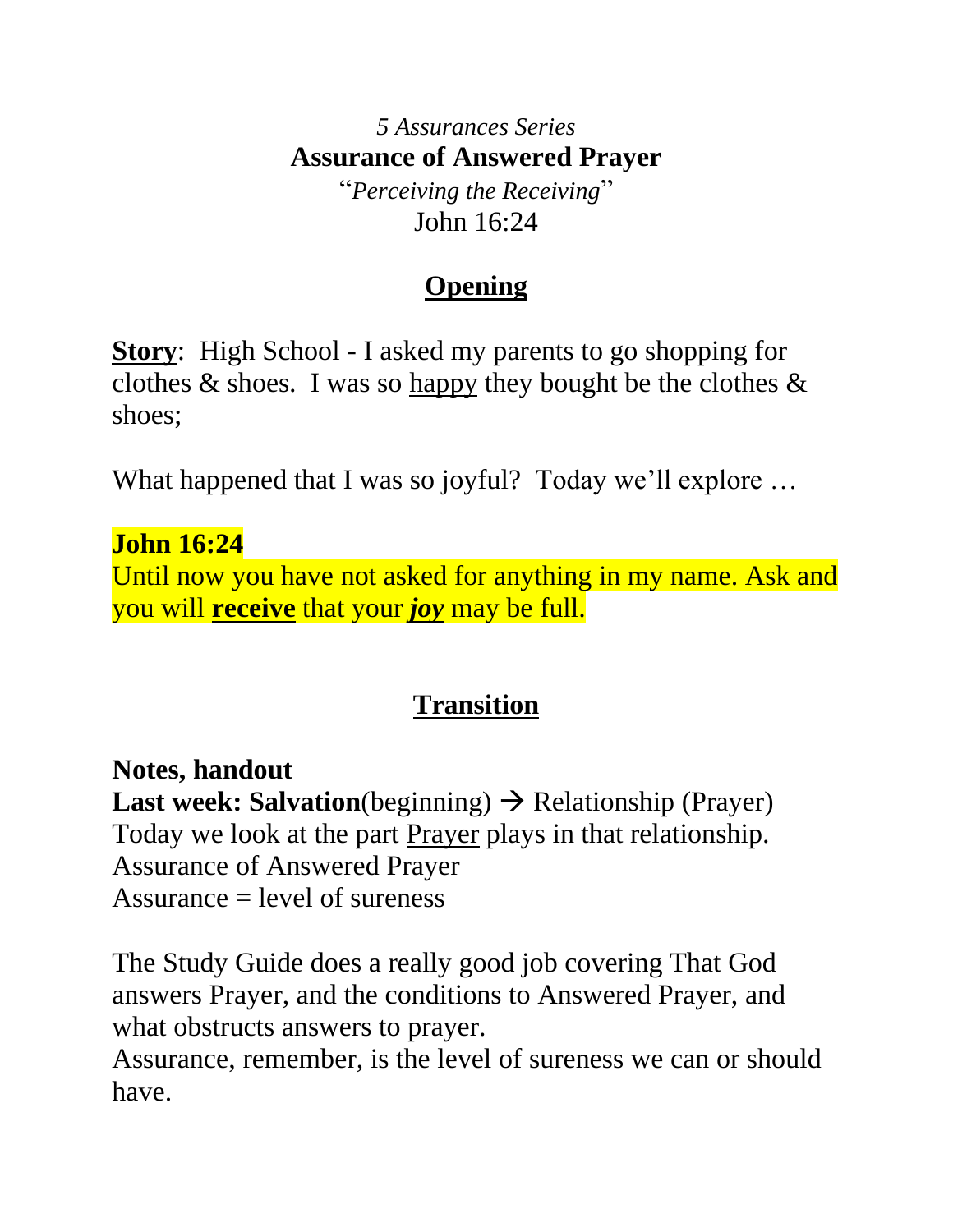At our church we teach full orbed prayer life.

- Prayer Hand Illustration A.C.T.S.S
- Adoration, Confession, Thanksgiving, Supplication, Stillness
- Answers to Prayer is just **one** facet of prayer, but it is where most people begin.

### **Body**

#### **Brief overview of John 16:24**

• Focus on Receiving, and Joy

# Perceiving **the Receiving.**

When we pray, do we perceive what we receive?

- Super simple way to answer: Yes, No, Later
- The older I get, the more I perceive the "Yes."
- God has been giving me what I've been asking for all along, but I didn't perceive it.

Observations from older praying believers. Wisdom from the journey. Seasoned through experiences.

```
a. God answers by giving me what I asked for. 
o I saw it and rejoiced
```
**Example:** friend who asked God for a wife. 10 criteria.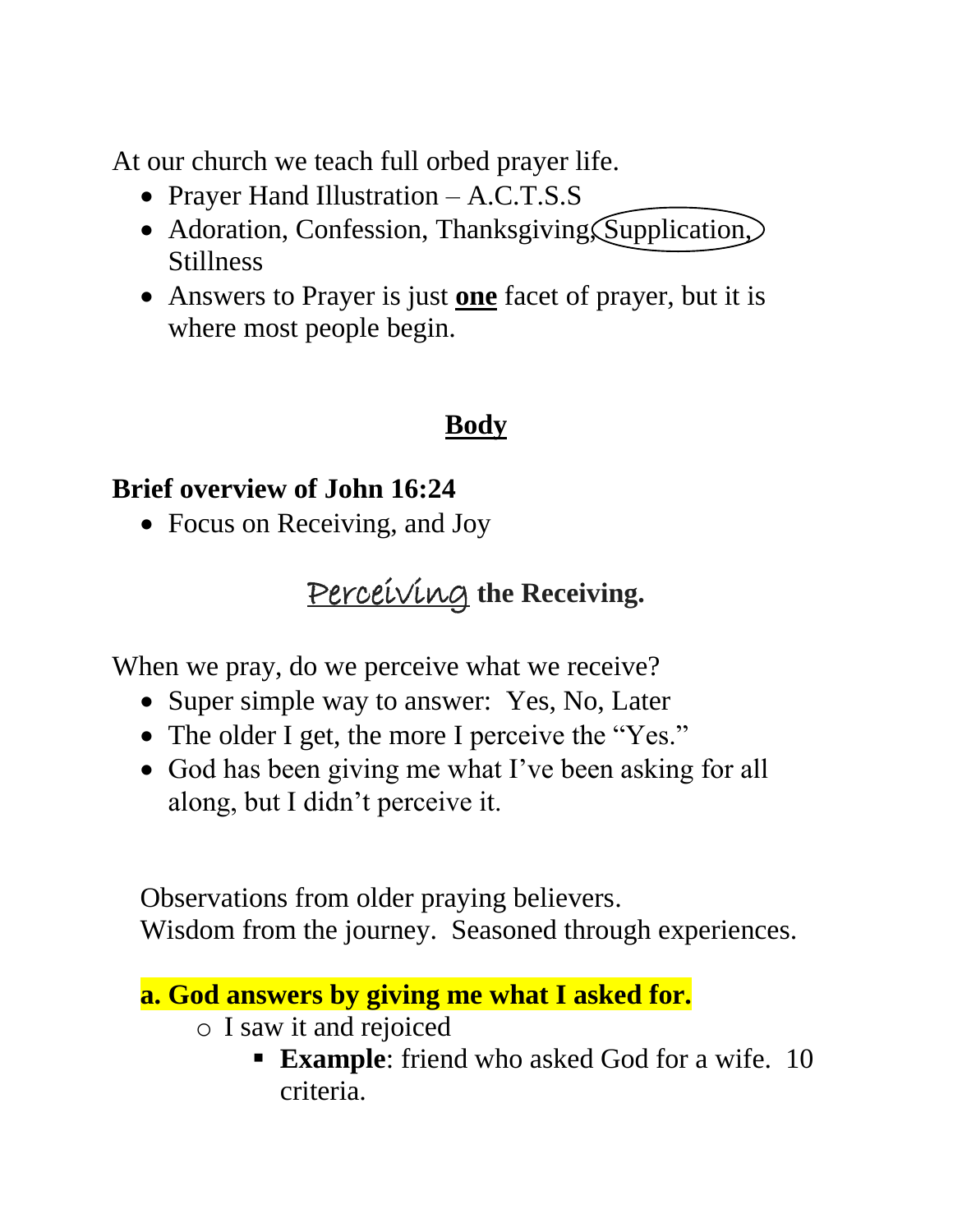o I didn't see it. – Peter in **Acts 12**

**Joy** comes from **Perceiving the Receiving** That … God answers by giving me what I ask for, God answers by using me to answer my prayer.

Without question, when God gives us what we ask, and we perceive it, we have great joy!

But there are *other wa*ys we receive answers from God…

**b.** God answers by **using** me.

- o **Matthew 14**  Disciples asked Jesus to dismiss the crowd so they can eat. Jesus said, "You feed them."
- o The "good idea principle" you thought of it, you do it. (Jesus thought of it first)

**Joy** comes from **Perceiving the Receiving** That … God answers by giving me what I ask for,

God answers by using me to answer my prayer.

# **c.** God answers by pursuing **greater** glory and joy. John 11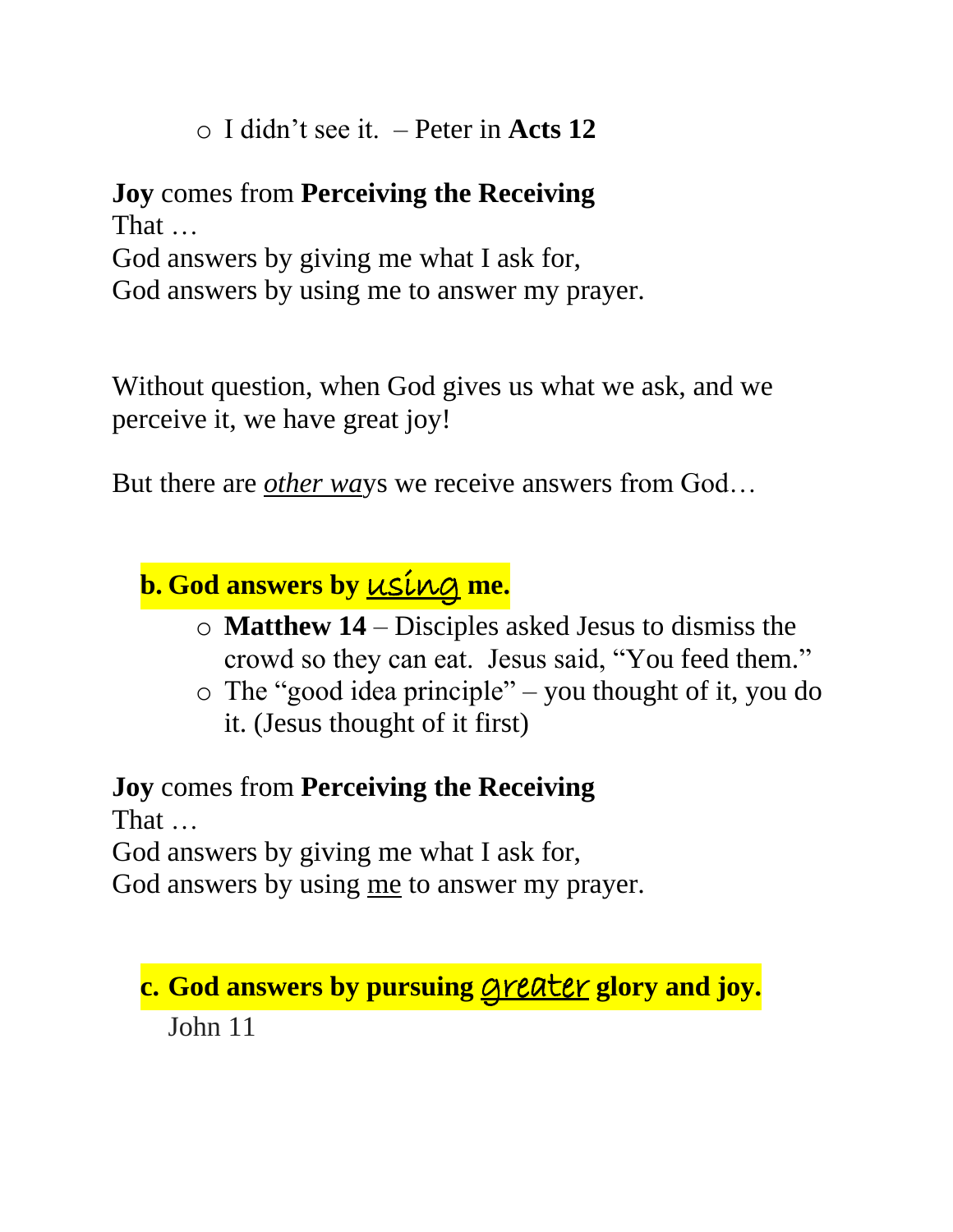When Lazarus was dying Mary and Martha asked Jesus to come quickly, presumably to heal Lazarus. Not only did Jesus not come quickly, he let Lazarus die! Jesus then raised Lazarus from the dead.

- o Did Mary and Martha receive what they asked? (no)
- o Which "answer" produced greater glory to God?
- o Which "Answer" produced greater Joy for Mary and Martha?

# **Joy** comes from **Perceiving the Receiving**

That …

God answers by giving me what I ask for,

God answers by using me to answer my prayer.

God answers by pursuing greater glory and joy,

#### **d.** God answers by changing  $ML$ .

- o I asked God to change the **other person.** He changed me.
- o I asked God to change my **circumstances**, He changed me.
- o We Pray for **Christlike Character,** not realizing the process necessary to conform to Christ. (patience?)
- o God answers with Trials, Testing, Refining, Suffering.
- o **James 1:2**  Consider it pure joy, my brothers, whenever you face trials of many kinds, because you know that the testing of your faith develops perseverance  $\rightarrow$  maturity there is no shortcut
- o **John Piper**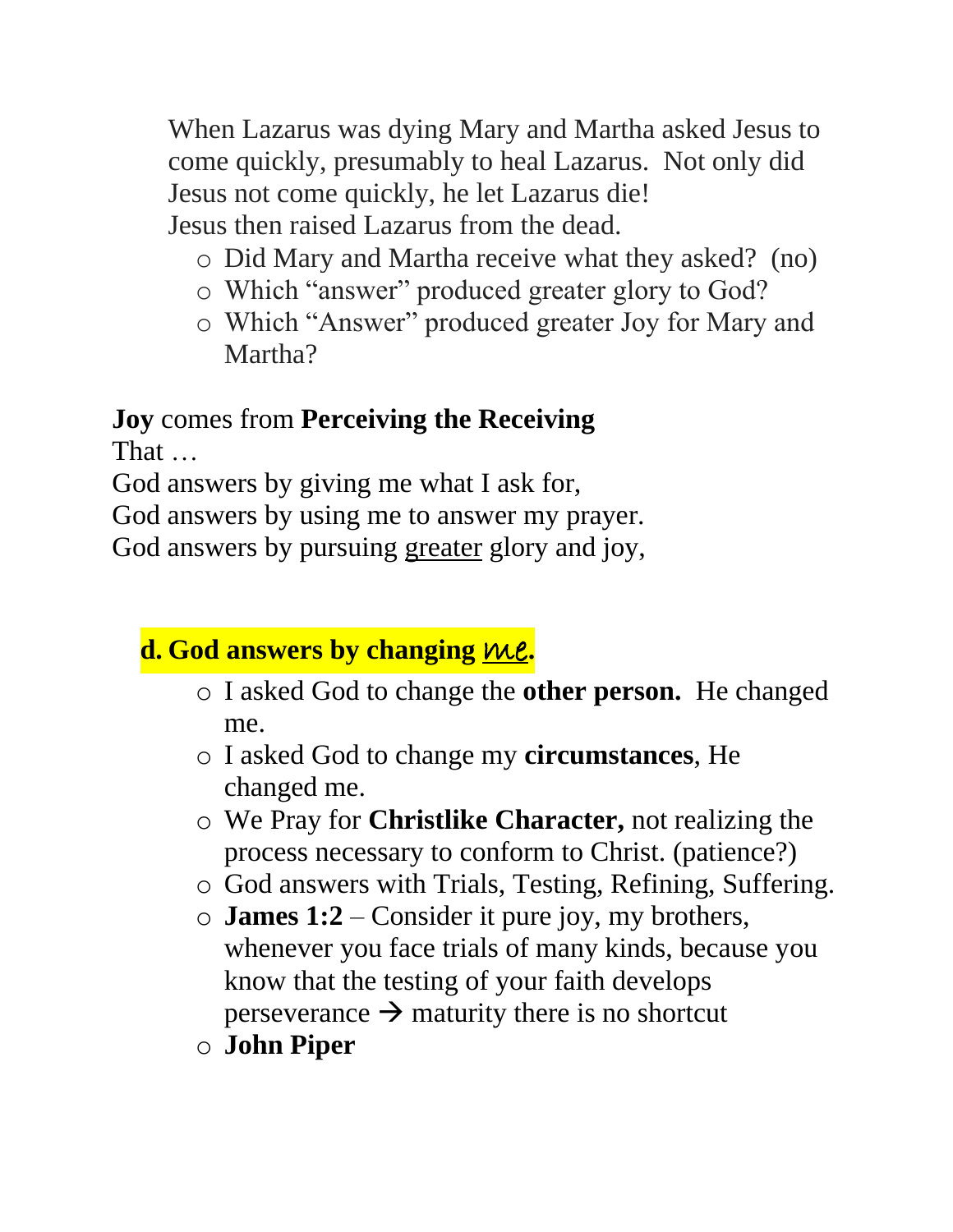*We are often unprepared for the answers we receive from God. His answers frequently do not look at first like answers. They look like problems. They look like trouble. They look like loss, disappointment, affliction, conflict, sorrow, and increased selfishness. They cause deep soul wrestling and expose sins and doubts and fears they are not what we expect, and we often do not see how they correspond to our prayers. – John Piper*

- o **Such a joy is possible**! -but we must understand how God answers prayers indirectly.
- o **Illus**: Cheyenne, Ice skating.
- o Cute story, but some stories are much more heartwrenching.
- o **Song:** *Blessings*, **Laura Story**
	- 2006 Laura Story's husband nearly died from a tumor. She wrote a song as a reminder that God is faithful even when circumstances are difficult.

We pray for blessings, we pray for peace, comfort for family, protection while we sleep. We pray for healing, for prosperity, We pray Your mighty hand to ease our suffering. And all the while you hear each spoken need, Yet love us way too much to give us lesser things.

Cause what if Your blessings come through raindrops, what if your healing comes through tears? What if a thousand sleepless nights are what it takes to know you're near? What if trials of this life are your mercies in disguise?

#### **Joy** comes from **Perceiving the Receiving**

That …

God answers by giving me what I ask for,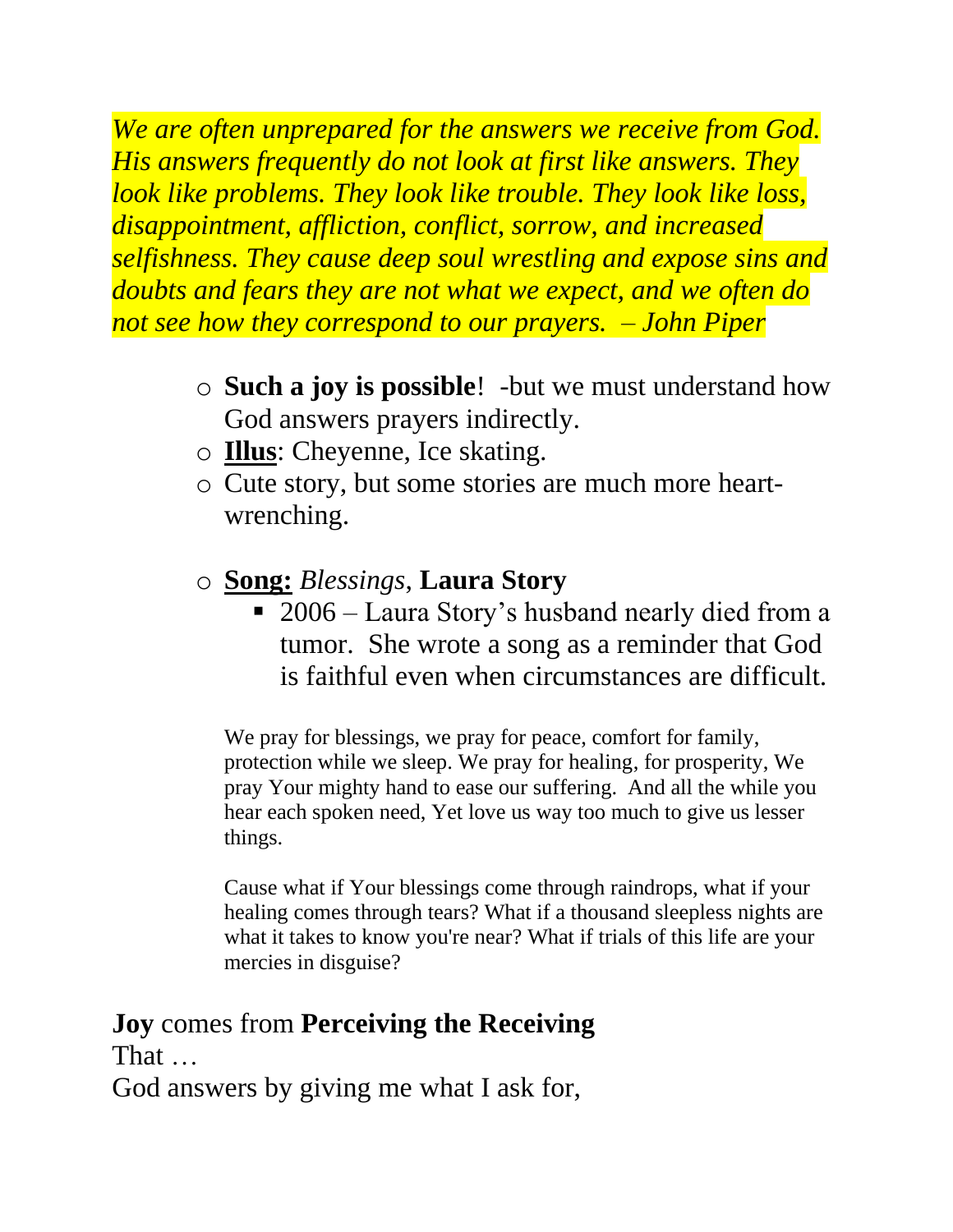God answers by using me to answer my prayer. God answers by pursuing greater glory and joy, God answers by changing me.

Finally, Joy comes from Perceiving and Receiving that

**e. God answers by giving me** Himself.

**David** – **Psalm 23** – … you are with me. **Paul** - My grace is sufficient for you... **Asaph**, **Psa 73:23-24**

**Psalm 73:23-24** <sup>23</sup> Yet I am always with you; you hold me by my right hand. <sup>24</sup> You guide me with your counsel, and afterward you will take me into glory. **<sup>25</sup>** Whom have I in heaven but you? And earth has nothing I desire besides you. <sup>26</sup> My flesh and my heart may fail, but God is the strength of my heart and my portion forever.

Here is where other answers to prayer face in the presence of God.

We understand that in His presence is the fullness of joy. Our answers to prayer start to face in the presence of the Answerer of Prayer.

**Joy** comes from **Perceiving the Receiving**